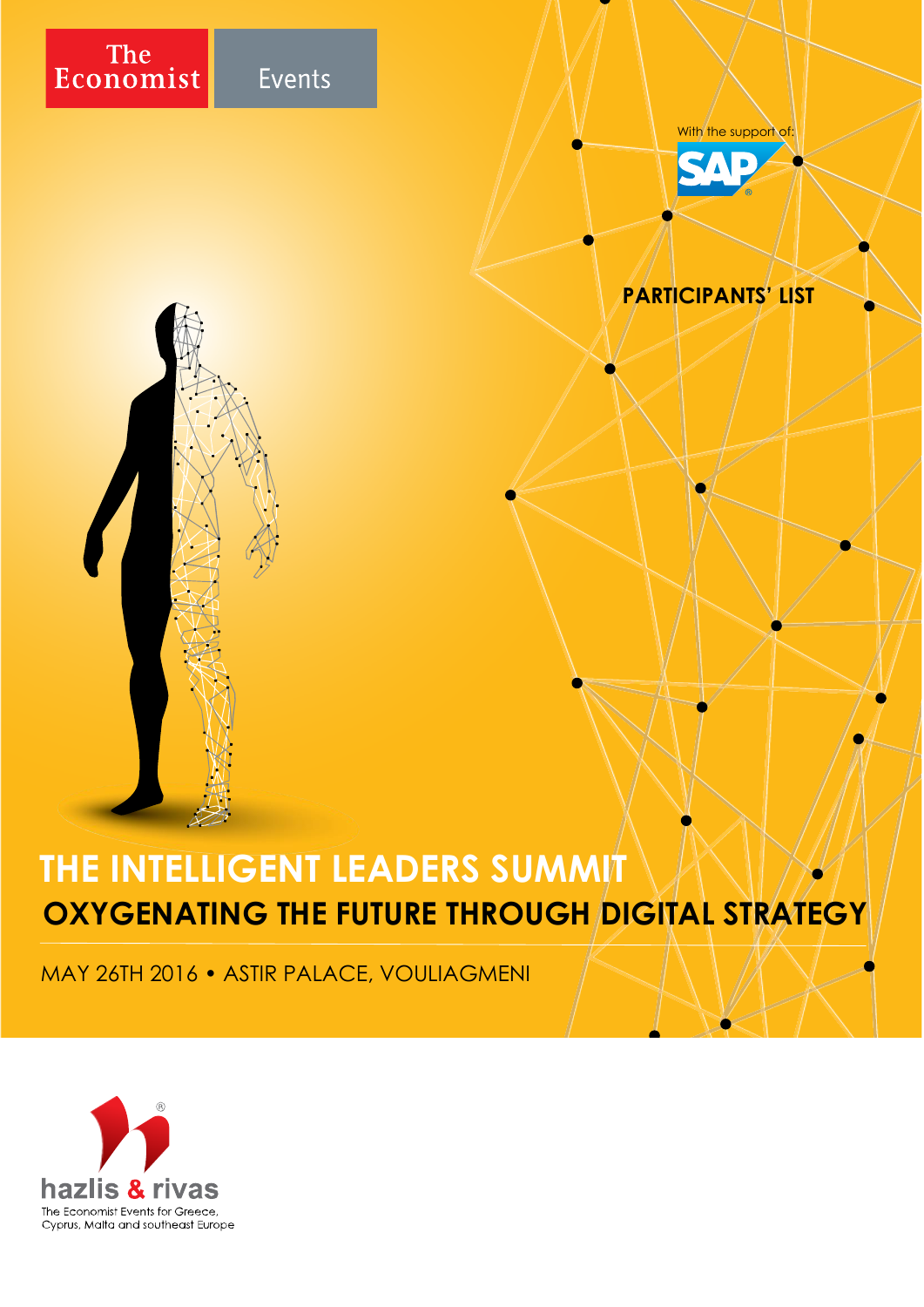| <b>Name</b>                      | <b>Title</b>                                       | <b>Organisation</b>                        |
|----------------------------------|----------------------------------------------------|--------------------------------------------|
| <b>Abu Moussa Ahmed</b>          | <b>First secretary</b>                             | Embassy of the Arab Republic of Egypt      |
| <b>Adanaloglou Maria</b>         |                                                    | SingularLogic                              |
| <b>Adipas George</b>             | Web banking supervisor                             | <b>Alpha Bank</b>                          |
| <b>Aggouris Nikos</b>            | Partner, technology leader                         | Deloitte                                   |
| <b>Agiasoglou Stefanos</b>       | President & managing<br>director                   | E.E.S.S.T.Y.                               |
| <b>Akritidis Christoforos</b>    | IT manager                                         | Forthnet                                   |
| <b>Alexiou Alexis</b>            | <b>CEO</b>                                         | <b>Hellenic Cables</b>                     |
| <b>Alexopoulos Aris</b>          | <b>CIO</b>                                         | <b>Public Power Corporation</b>            |
| <b>Amanatidou Palasa</b>         | Sales director                                     | <b>Public Power Corporation</b>            |
| <b>Anagnostopoulos Alexis</b>    | IT director                                        | S&B Imerys                                 |
| <b>Anagnostopoulos Nikos</b>     | Account manager                                    | <b>Dell</b>                                |
| <b>Anastasiou Panagiotis</b>     | IT manager                                         | Galaxias                                   |
| <b>Anastasiou Stefani</b>        | Managing director                                  | <b>Ask2Travel</b>                          |
| <b>Anastasopoulos Nassos</b>     |                                                    | Mistras Group                              |
| <b>Andrews John</b>              | Consultant editor                                  | The Economist                              |
| <b>Andrianopoulos Alexandros</b> |                                                    | <b>Tiresias Bank Information System</b>    |
| <b>Androutsos Yiannis</b>        | <b>CFO</b>                                         | <b>IASO Hospital</b>                       |
| <b>Antonatos Charalampos</b>     | Financial control, budgeting<br>& IR manager       | Athex Group                                |
| <b>Anyfantakis John</b>          | Sales account executive                            | <b>TEKA Systems</b>                        |
| <b>Apostolakis George</b>        | Integrated enterprise<br>solutions general manager | SingularLogic                              |
| <b>Apostolidis Eleftherios</b>   | Postgraduate student                               |                                            |
| <b>Arampatzis Theodoros</b>      | CIO                                                | <b>ELVAL</b>                               |
| <b>Aravanis Dimosthenis</b>      | General manager                                    | <b>Pink Woman</b>                          |
| <b>Aravanis George</b>           | Deputy CEO                                         | Mellon Group of Companies                  |
| <b>Aristova Marina</b>           | Journalist, member                                 | <b>Association of European Journalists</b> |
| <b>Athanasakos Dionysis</b>      | Chief operations officer                           | <b>Real Consulting</b>                     |
| <b>Athanasiadis Ioannis</b>      | <b>Manager fiscal affairs</b>                      | Papastratos                                |
| <b>Athanasiou Leonidas</b>       | CIO                                                | Kotsovolos                                 |
| <b>Athanasopoulos George</b>     | <b>CIO</b>                                         | <b>OTE Group</b>                           |
| <b>Athanassopoulos Antreas</b>   | Vice president and<br>managing director            | Dixons South-East Europe (Kotsovolos)      |
| <b>Ayiostratitis Antonis</b>     | Chief information officer                          | <b>Sarantis Group</b>                      |
| <b>Babalis John</b>              | Senior manager                                     | Deloitte                                   |
| <b>Bairaktaris George</b>        | Head of group procurement<br>sector                | <b>Eurobank Ergasias</b>                   |
| <b>Balaska Mariza</b>            | Client partner                                     | SAP                                        |
| <b>Balis Michaela</b>            | Representative                                     | <b>Germany Trade and Invest</b>            |
| <b>Baltzis George</b>            | Senior sales manager                               | OTE Group                                  |
| <b>Barbounis Manolis</b>         | <b>CIO</b>                                         | <b>Motor Oil</b>                           |
| <b>Baxevanis Michalis</b>        |                                                    | <b>ESEE</b>                                |
| <b>Bekas Efthymios</b>           | IT datacenters manager                             | <b>Alpha Bank</b>                          |
| <b>Belesakos Labros</b>          | Export manager                                     | Anassa Organics                            |
| <b>Betancourt Annika</b>         | Economic officer                                   | <b>US Embassy</b>                          |
| <b>Bilalakou Stavroula</b>       | <b>CIO</b>                                         | Korres                                     |
| <b>Blymakis George</b>           | IT manager                                         | Alpha Bank                                 |
| <b>Bodouroglou Michael</b>       | Chairman & CEO                                     | Paragon Shipping                           |
| <b>Bohoris George</b>            | Professor                                          | <b>University of Piraeus</b>               |
| <b>Bondy Jan</b>                 | Ambassador                                         | Embassy of the Czech Republic              |
| <b>Bourdou Elena</b>             | International marketing                            | Eurobank                                   |
| <b>Bravos Sotiris</b>            | CIO                                                | <b>Thrace Group</b>                        |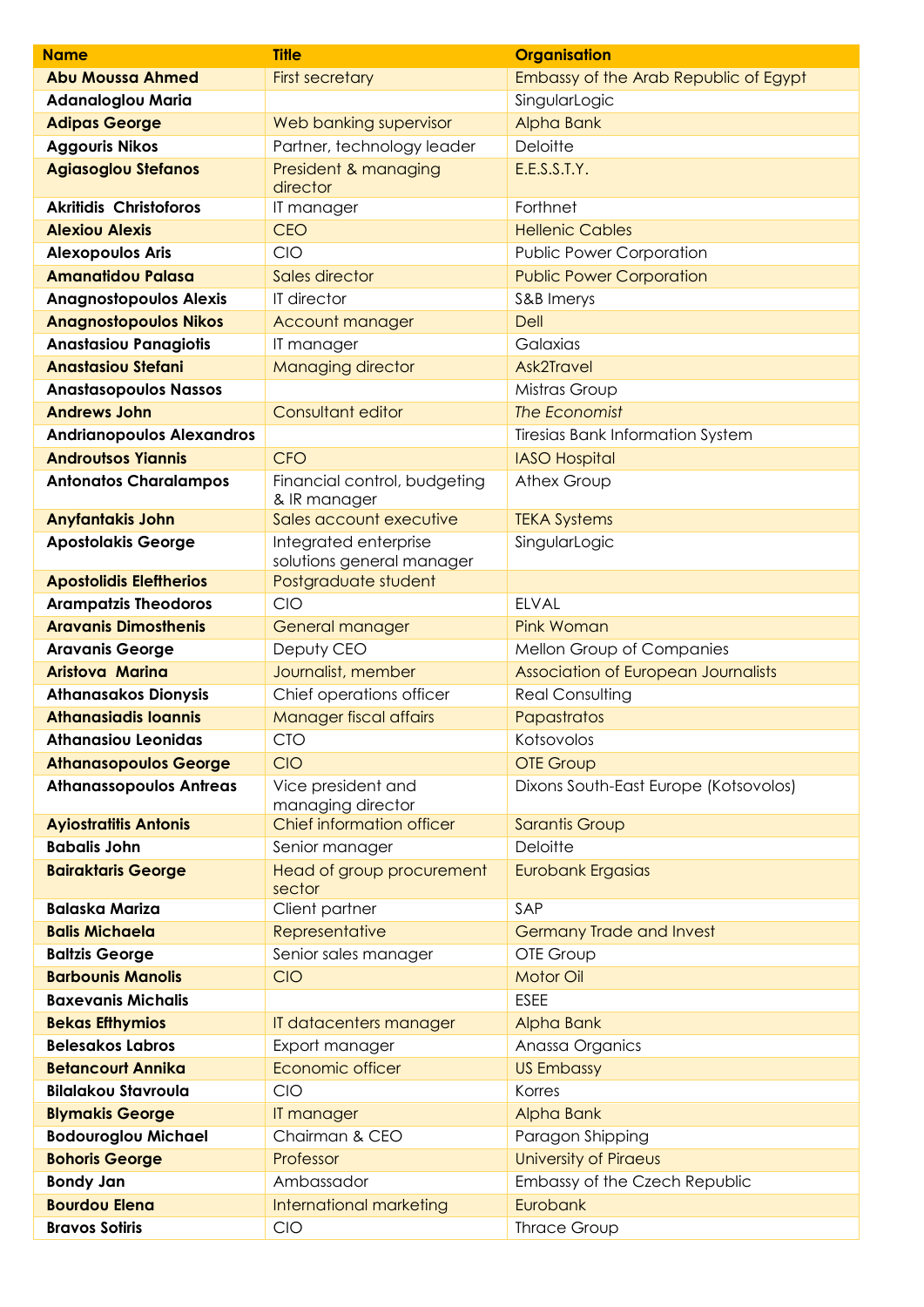| <b>Name</b>                      | <b>Title</b>                                           | <b>Organisation</b>                                                            |
|----------------------------------|--------------------------------------------------------|--------------------------------------------------------------------------------|
| <b>Cambanis George</b>           | Global leader, shipping &                              | <b>Deloitte</b>                                                                |
|                                  | ports                                                  |                                                                                |
| <b>Chalakatevakis Antonios</b>   | IT manager                                             | Hellenic Army General Staff                                                    |
| <b>Chamamtzoglou Akis</b>        | Chief information officer                              | Publicworld                                                                    |
| <b>Chaniotis Minas</b>           | $\mathsf{I}\mathsf{T}$                                 | Mytilineos                                                                     |
| <b>Charalambides Damianos</b>    | COO                                                    | <b>National Bank of Greece</b>                                                 |
| <b>Chatziargyriou Nikolaos</b>   | Chairman & CEO                                         | <b>HEDNO</b>                                                                   |
| <b>Chatzichristos Christos</b>   | Manager channel<br>commercial unit                     | SingularLogic                                                                  |
| <b>Chatzopoulos Christoforos</b> | Director, mortgage lending &<br>retail underwriting    | National Bank of Greece                                                        |
| <b>Chiotakakos Panagiotis</b>    | Head, banking commercial<br>segment                    | SingularLogic                                                                  |
| <b>Cholevas Dimitris</b>         | Head, telco commercial<br>segment                      | SingularLogic                                                                  |
| <b>Chourdakis Ioannis</b>        | <b>SMB</b> sales manager                               | Lenovo                                                                         |
| <b>Christakis Michalis</b>       | General manager                                        | <b>DYNACOMP</b>                                                                |
| <b>Christeas Manos</b>           | <b>Group CFO</b>                                       | Archirodon                                                                     |
| <b>Christodoulakis Nikolaos</b>  | Professor                                              | Athens University of Economics and Business                                    |
| <b>Christodoulou Nikos</b>       | <b>Group CIO</b>                                       | <b>National Bank of Greece</b>                                                 |
| <b>Christofides Irene</b>        | Operations &<br>communications executive               | SAP                                                                            |
| <b>Christopoulos Dimitrios</b>   | Attorney at law                                        | D.C. Christopoulos and Partners                                                |
| <b>Christou Vaggelis</b>         | Procurement manager                                    | National Bank of Greece                                                        |
| <b>Christou Vassileios</b>       | <b>Special advisor</b>                                 |                                                                                |
| <b>Clark Charles</b>             | Chief strategic advisor                                | <b>Real Consulting</b>                                                         |
| <b>Constantinou Lorena-</b>      | Marketing                                              | <b>SAP</b>                                                                     |
| <b>Calliopi</b>                  |                                                        |                                                                                |
| <b>Constanti-Zarifi Christos</b> | Press adviser                                          | Diplomatic communication                                                       |
| <b>Constantopoulos Nick</b>      | Editor                                                 | All Press, Shipzshore, Sofokleousin.gr                                         |
| <b>Costaras Nikolas</b>          | <b>CIO</b>                                             | <b>Wind Hellas</b>                                                             |
| <b>Dalivigkas Konstantinos</b>   | <b>IT director</b>                                     | <b>Greek Railways Organisation</b>                                             |
| <b>Danas Tasos</b>               | <b>CIO</b>                                             | Raycap                                                                         |
| <b>Daniil Dimitrios</b>          | Attorney at law                                        | D.J. Daniil and Associates Law Office                                          |
| <b>Dascalopoulos Vassilios</b>   | Managing director                                      | <b>Asset Ogilvy Public Relations</b>                                           |
| <b>Dedopoulou Katerina</b>       | Senior sales operations                                | SAP                                                                            |
| Deligianni Christina             | <b>Business development</b><br>director                | Truenique                                                                      |
| <b>Delis John</b>                | CIO                                                    | <b>Piraeus Bank</b>                                                            |
| <b>Demakakos Bill</b>            | Director, advisory                                     | <b>KPMG</b>                                                                    |
| <b>Demetriades George</b>        | <b>CIO</b>                                             | Athens International Airport                                                   |
| <b>Dendrinos George</b>          | Public sector sales manager                            | Dell                                                                           |
| <b>Diamantis Argyris</b>         | Head of IT                                             | <b>Vodafone Greece</b>                                                         |
| Diamantoglou Eleni               | Project & cost administrator                           | SingularLogic                                                                  |
| Dimarogona Eytychia              |                                                        | <b>TEKA Systems</b>                                                            |
| <b>Dimiza Tina</b>               | Digital media director                                 | SKAI                                                                           |
| <b>Dina Chara</b>                | Senior director for events                             | Hazlis & Rivas / The Economist Events for<br>Greece, Cyprus, Malta & SE Europe |
| <b>Dotsis Velissarios</b>        | Chief executive officer                                | <b>Enterprise Greece</b>                                                       |
| <b>Dritsa Stavroula</b>          | International marketing &<br>communications consultant |                                                                                |
| Dritsa Aikaterini Eleni          |                                                        |                                                                                |
| <b>Drosos Dimitrios</b>          | Head of budget, department<br>of financial directorate | <b>Ministry of National Defence</b>                                            |
| <b>Economakis Michalis</b>       | General manager                                        | Lenovo                                                                         |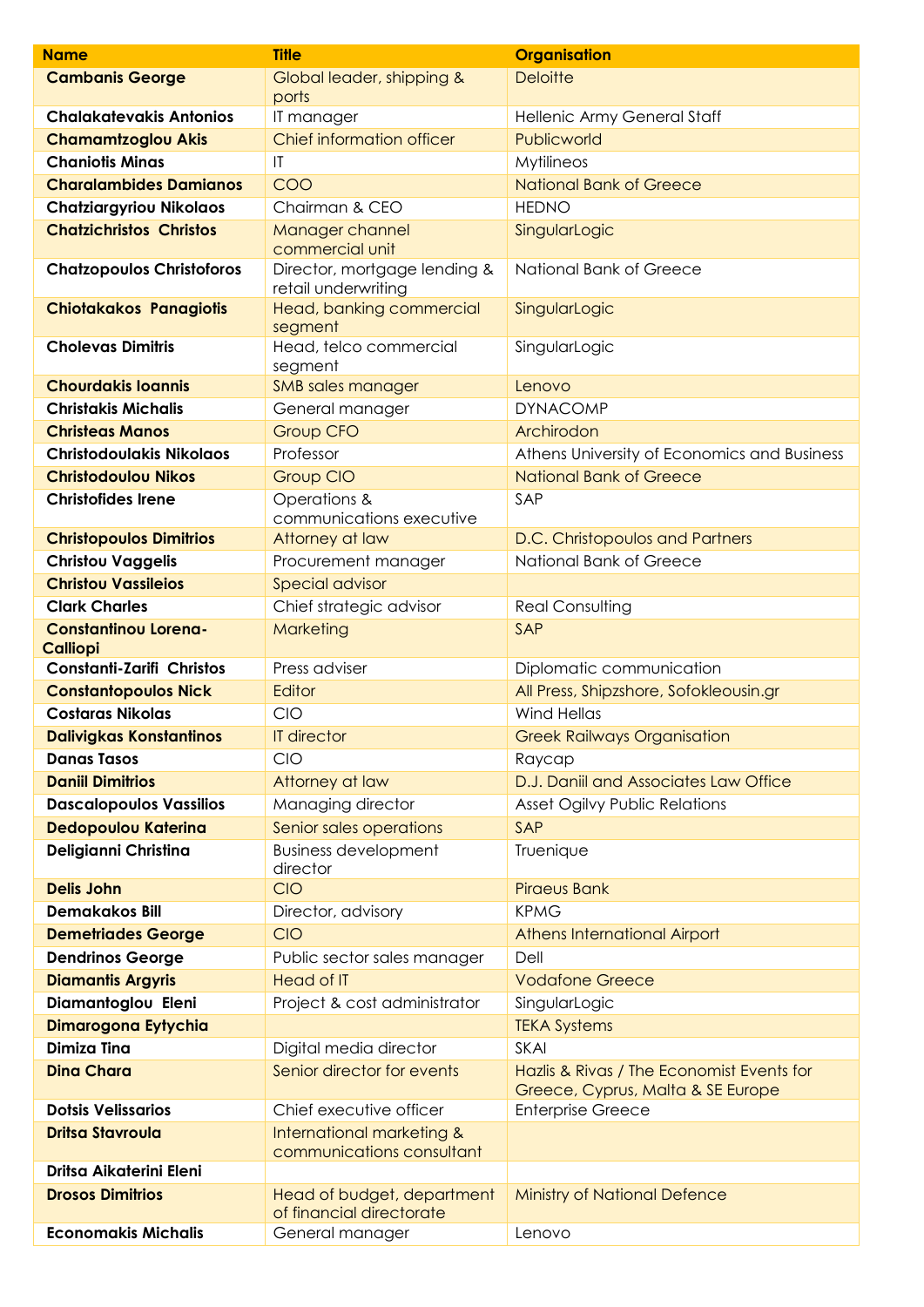| <b>Name</b>                                 | <b>Title</b>                                                        | <b>Organisation</b>                                              |
|---------------------------------------------|---------------------------------------------------------------------|------------------------------------------------------------------|
| <b>Economidou Maria</b>                     | Country manager                                                     | Dell Greece, Cyprus and Malta                                    |
| <b>Eforakopoulos Dimitris</b>               | Managing director                                                   | Infoquest Technologies                                           |
| <b>Efthimiadou Alexandra</b>                | Senior partner                                                      | Synolic, NLPinGreece                                             |
| <b>Ekaterinari Rania</b>                    | Partner, CT - lead advisory                                         | EY                                                               |
| <b>Emirzas Yiannis</b>                      | Group finance director                                              | <b>Sfakianakis Group</b>                                         |
| <b>Emmanouilidou Christina</b>              | Partner account manager                                             | Dell                                                             |
| <b>Evaggelatos Makis</b>                    | <b>IT director</b>                                                  | Marinopoulos                                                     |
| Evaggelidou Ioanna                          | CSR & sponsorships manager                                          | Eurobank Ergasias                                                |
| <b>Farmakis Kyriakos</b>                    | Manager                                                             | <b>Deloitte</b>                                                  |
| <b>Fatolas Kostas</b>                       | <b>CIO</b>                                                          | Forthnet                                                         |
| <b>Fatoulou Christos</b>                    | <b>CEO</b>                                                          | $V + O$                                                          |
| <b>Feeney Luke</b>                          | Deputy head of mission                                              | Embassy of Ireland                                               |
| <b>Fessas Theodore</b>                      | Chairman                                                            | SEV Hellenic Federation of Enterprises                           |
| <b>Fischer Joschka</b>                      | Former vice chancellor and<br>former minister of foreign<br>affairs | Federal Republic of Germany                                      |
| <b>Florou Aphrodite</b>                     | Co-owner                                                            | <b>Anassa Organics</b>                                           |
| <b>Fostiropoulos Michalis</b>               | <b>CEO</b>                                                          | Almi Tankers                                                     |
| <b>Fotakis Costas</b>                       | Alternate minister for research<br>and innovation                   | Ministry of Culture, Education and Religious<br><b>Affairs</b>   |
| Fournaraki Arghyro                          | Journalist                                                          | E.KY.T. (Cy. Press. Union)                                       |
| <b>Garganas Nicholas</b>                    | Honorary governor                                                   | <b>Bank of Greece</b>                                            |
| <b>Gavroglou Vassileios</b>                 | HR executive director                                               | OTE Group                                                        |
| <b>Gennata Fani</b>                         | Photojournalist freelancer                                          |                                                                  |
| Georgakopoulos<br><b>Aristomenis</b>        | <b>Business applications director</b>                               | Hellenic Petroleum                                               |
| <b>Georgiadou Rania</b>                     | Assistant, secretary                                                | General secretariat of civil protection                          |
| <b>Georgopoulos Dimitris</b>                |                                                                     | Archirodon                                                       |
| <b>Gerousis George</b>                      | Senior solution sales<br>representative                             | Lenovo                                                           |
| <b>Gialamas Theodosis</b>                   | Strategic procurement senior<br>manager                             | Coca-cola Hellas                                                 |
| <b>Giannakopoulos</b><br><b>Dimosthenis</b> | VP sales & business<br>development                                  | SenseOne Technologies                                            |
| <b>Giannoulatos Nikos</b>                   | Managing partner                                                    | Cornerstone SEE                                                  |
| <b>Giannoulis Ioannis</b>                   | <b>Field services director</b>                                      | SAP                                                              |
| <b>Giannoulis Petros</b>                    | Deputy general manager                                              | <b>Tiresias Bank Information System</b>                          |
| <b>Gkika Elena</b>                          | <b>HR</b> director                                                  | Costa Navarino                                                   |
| <b>Glytsou Elli</b>                         | National director                                                   | <b>BNI (Hellenic Business Network)</b>                           |
| <b>Golias Michael</b>                       | <b>IT director</b>                                                  | <b>Mytilineos</b>                                                |
| <b>Govaris Vassilis</b>                     | Chief financial officer                                             | Athex Group                                                      |
| <b>Gratsonis Fragiskos</b>                  | <b>Chief financial officer</b>                                      | <b>Folli Follie Group</b>                                        |
| Grigoratou Efthalia                         | Client partner                                                      | SAP                                                              |
| <b>Grigoropoulos Giannis</b>                | <b>CFO</b>                                                          | <b>Heraclio Travel</b>                                           |
| <b>Grivas Dimitris</b>                      | CIO                                                                 | <b>ICAP</b>                                                      |
| <b>Grivas Georgios</b>                      | Director & owner                                                    | <b>Odysseus Navigation</b>                                       |
| <b>Gurulian Aris</b>                        | Acting director                                                     | <b>TEKA Systems</b>                                              |
| <b>Harhalakis Manolis</b>                   | IT manager                                                          | <b>NN</b>                                                        |
| <b>Hatziandreou Evi</b>                     | Scientific advisor                                                  | Diktio - Network for Reform in Greece and<br>Europe              |
| <b>Hatzidakis Kostas</b>                    | Vice president                                                      | New Democracy political party, former<br>minister of development |
| <b>Haupt Erik</b>                           | Ambassador                                                          | Embassy of Hungary                                               |
| <b>Hodel Hans-Rudolf</b>                    | Ambassador                                                          | <b>Embassy of Switzerland</b>                                    |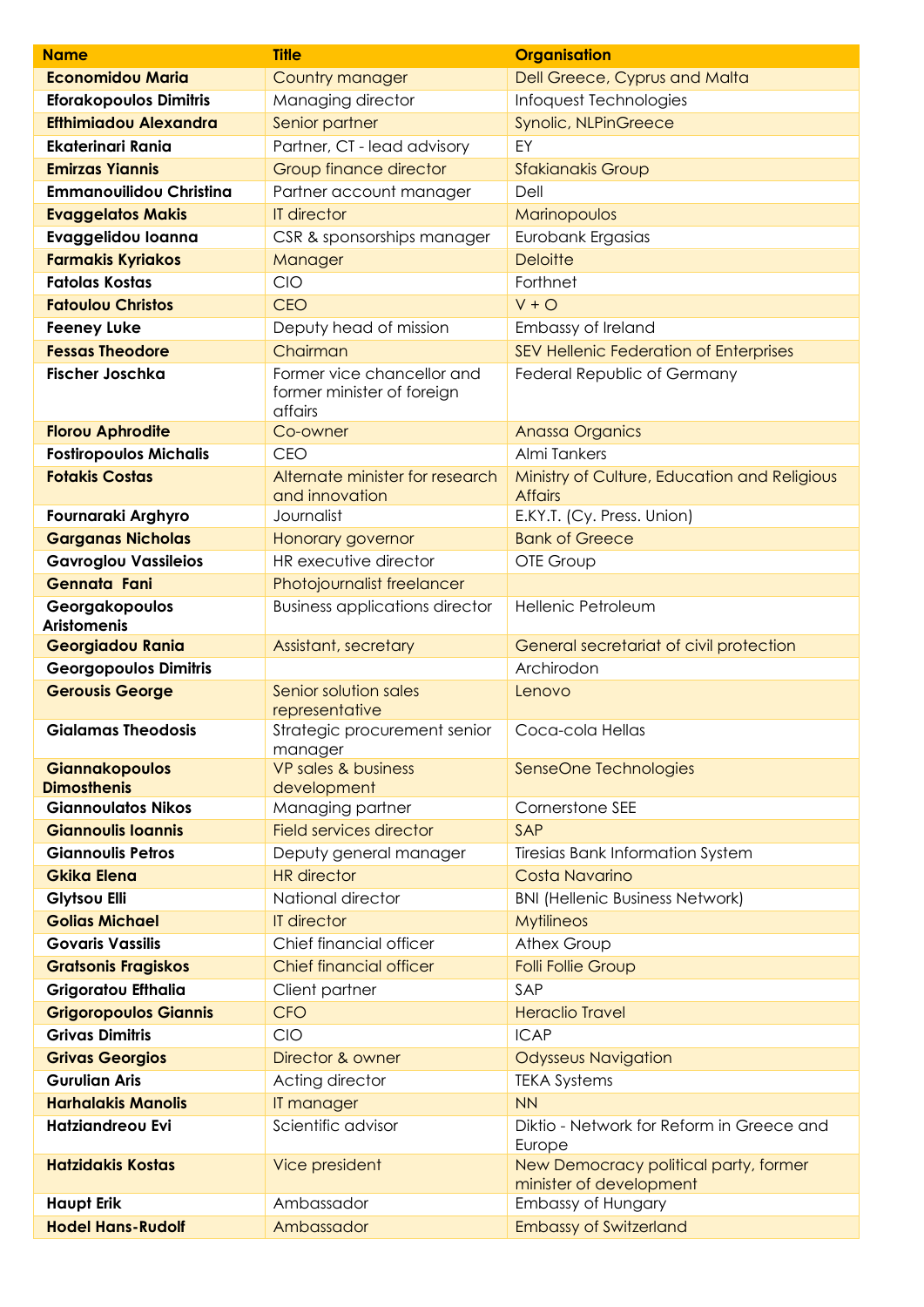| <b>Name</b>                                          | <b>Title</b>                                             | <b>Organisation</b>                                                            |
|------------------------------------------------------|----------------------------------------------------------|--------------------------------------------------------------------------------|
| <b>Housos Effhimios</b>                              | Director, computer systems<br>laboratory                 | University of Patras                                                           |
| <b>Iatrides Dimitris</b>                             | Former special secretary for<br>community resources &    |                                                                                |
|                                                      | infrastructure                                           |                                                                                |
| <b>Iliadis John</b>                                  | IT supervisor                                            | <b>Tiresias Bank Information System</b>                                        |
| <b>Iliopoulos Christos</b>                           | Freelancer                                               |                                                                                |
| <b>Ioannou Efthymios</b>                             | Chairman of the board                                    | <b>Finvent Software Solutions</b>                                              |
| <b>Johnson Andrew</b>                                | Deputy economic counsellor                               | <b>US Embassy</b>                                                              |
| <b>Kakanelis Grigoris</b>                            | <b>HR</b> director                                       | Sidenor                                                                        |
| Kakri Vassiliki                                      | Owner                                                    | Vakinspire                                                                     |
| Kalamara Leta                                        | Journalist                                               | Naftemporiki newspaper                                                         |
| <b>Kalandrakis Panagiotis</b>                        | CIO retail                                               | <b>Hellenic Petroleum</b>                                                      |
| <b>Kallianos Kostas</b>                              | Head of IT                                               | The Mart                                                                       |
| <b>Kallimanis Konstantina</b>                        | Executive director                                       | G. Kallimanis                                                                  |
| <b>Kalogeraki Clarine</b>                            | International sponsorship &<br>sales director            | Hazlis & Rivas / The Economist Events for<br>Greece, Cyprus, Malta & SE Europe |
| <b>Kalogerakis John</b>                              | <b>CEO</b>                                               | JMK - Anthropocentric Corporate Training &<br>Development                      |
| <b>Kalogeropoulos George</b>                         | IT enterprise resource<br>management systems<br>director | OTE Group                                                                      |
| <b>Kalymnios Giannis</b>                             | <b>CFO</b>                                               | <b>Market In</b>                                                               |
| <b>Kanellopoulos Panos</b>                           | Solutions lead                                           | Dell                                                                           |
| <b>Kanellos Marios</b>                               | <b>CIO</b>                                               | <b>CretaFarms</b>                                                              |
| <b>Kapakis Giannis</b>                               | General secretary                                        | General secretariat of civil protection                                        |
| <b>Karabourniotis Takis</b>                          | <b>CIO</b>                                               | <b>Mytilineos</b>                                                              |
| <b>Karageorgas Takis</b>                             | IT director                                              | Athens International Airport                                                   |
| <b>Karagiannis Nikolaos</b>                          | Journalist & manager                                     | Ypodomes.com                                                                   |
| <b>Karakitsou Effie</b>                              | Managing director                                        | Magnet Advertising                                                             |
| <b>Karalazos Lazaros</b>                             |                                                          | <b>Public Power Corporation</b>                                                |
| <b>Karampelas Christos</b>                           | Managing director                                        | Alpha Ventures                                                                 |
| Karapanagioti Natalia                                | <b>Head of strategy</b>                                  | <b>Siemens Greece</b>                                                          |
| <b>Karapanagou Nikos</b>                             | Executive chairman                                       | Motivian                                                                       |
| <b>Karapiperi Eugenia</b>                            | <b>Account executive</b>                                 | SAP                                                                            |
| <b>Karatrantos Argyris</b>                           | <b>Business analytics director</b>                       | <b>Real Consulting</b>                                                         |
| <b>Karatsoulas Vasilis</b>                           | MIS development manager                                  | <b>Notos Com holdings</b>                                                      |
| Karatza Dionysia                                     | Enterprise unit director                                 | <b>Real Consulting</b>                                                         |
| <b>Kardaras Efthimis</b>                             | <b>Special advisor</b>                                   |                                                                                |
| <b>Kardasis Panos</b>                                | Head of project office,<br>marketing & communication     | Eurobank                                                                       |
| <b>Kariotoglou Michalis</b>                          | President & CTO                                          | SingularLogic                                                                  |
| <b>Katiniotis George</b>                             | Managing director                                        | Eurobank                                                                       |
| <b>Katsanos Christos</b>                             | <b>Executive director</b>                                | The DKG Group                                                                  |
| <b>Kerner Alexandratou</b>                           | <b>CFO</b>                                               | <b>WRE Hellas</b>                                                              |
| <b>Viktoria</b>                                      |                                                          |                                                                                |
| <b>Kipos Nikolaos</b><br><b>Kiriakakis Panos</b>     | President<br><b>CFO</b>                                  | <b>TYPET</b><br><b>ELSA-SILGAN</b>                                             |
|                                                      |                                                          |                                                                                |
| <b>Kiriakopoulos Vaggelis</b><br><b>Klitou Nikos</b> | Private sector sales director<br>Deputy CFO              | <b>Real Consulting</b><br>Masoutis                                             |
| <b>Koinas Avraam</b>                                 | <b>General manager SAP</b>                               | <b>TEKA Systems</b>                                                            |
|                                                      | business unit                                            |                                                                                |
| Kokkini Alexandra                                    | COO                                                      | SAP                                                                            |
| <b>Konstantellos Nikitas</b>                         | Managing director                                        | <b>ICAP</b>                                                                    |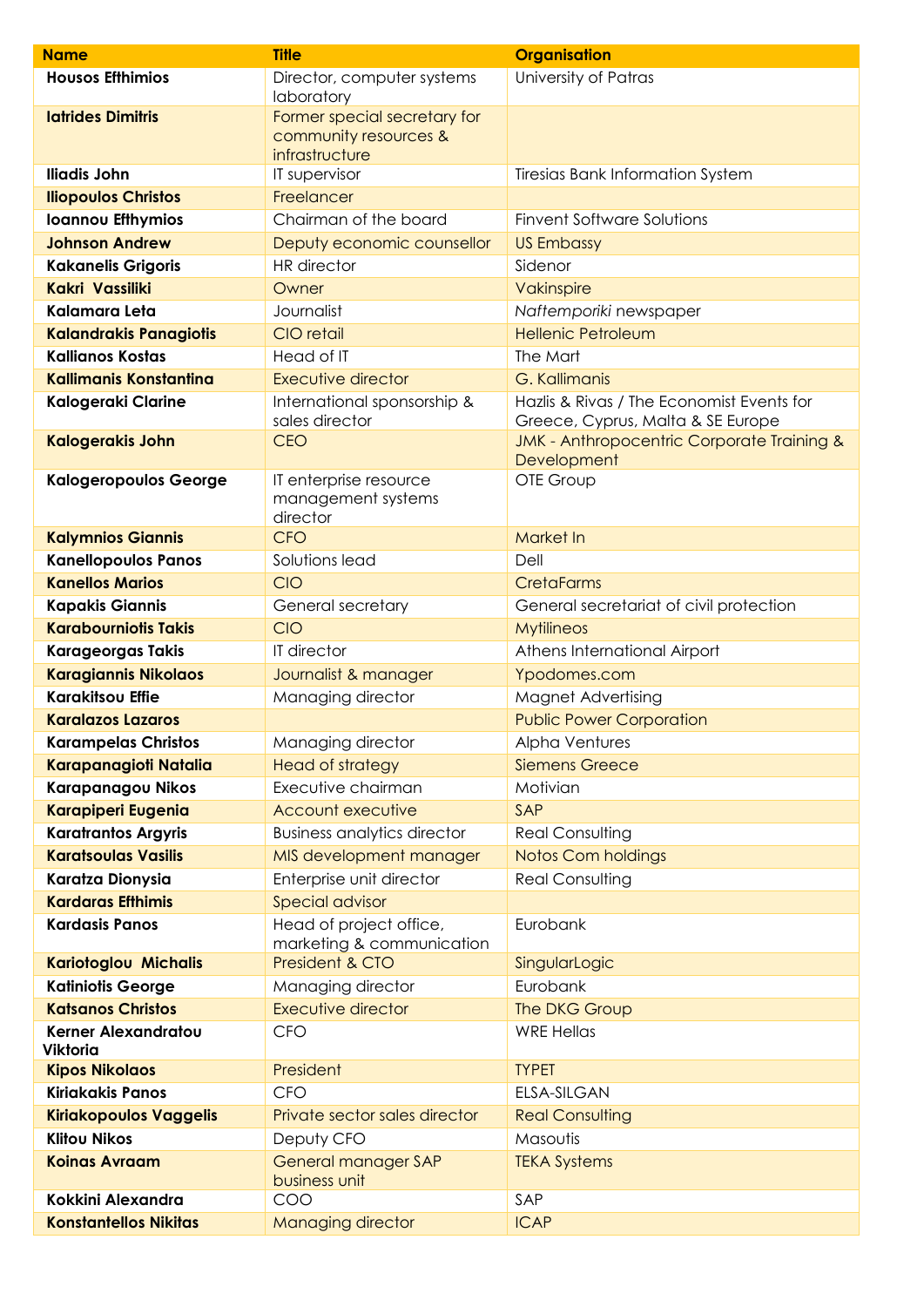| <b>Name</b>                    | <b>Title</b>                                                  | <b>Organisation</b>                                                            |
|--------------------------------|---------------------------------------------------------------|--------------------------------------------------------------------------------|
| Konstantopoulos                | Economic specialist                                           | <b>US Embassy</b>                                                              |
| <b>Konstantinos</b>            |                                                               |                                                                                |
| Konstantopoulou Eirini         | Deputy marketing manager                                      | SingularLogic                                                                  |
| <b>Kontonicolas Nikos</b>      | Group IT infrastructure                                       | <b>TITAN</b>                                                                   |
| <b>Korodimos Stefanos</b>      | <b>CIO</b>                                                    | <b>Attica Bank</b>                                                             |
| <b>Kosiavelos Apostolos</b>    | <b>CIO</b>                                                    | 3M                                                                             |
| <b>Kostaki Vassiliki</b>       | <b>Chief financial officer</b>                                | Groupama Insurance                                                             |
| Kostara Alexandra              | Partner                                                       | Deloitte                                                                       |
| <b>Kostaras Spyros</b>         | Project manager SAP                                           | Galaxias                                                                       |
| <b>Kostoulas Vassilis</b>      | Senior press officer                                          | Hazlis & Rivas / The Economist Events for<br>Greece, Cyprus, Malta & SE Europe |
| <b>Kotidis Georgios</b>        | IT consultant, LAN<br>administrator                           | <b>Embassy of Australia</b>                                                    |
| <b>Kotsakis George</b>         | IT director                                                   | Piraeus Bank                                                                   |
| <b>Kotsi Zoi</b>               | <b>Business controller</b>                                    | SingularLogic                                                                  |
| <b>Kotsiopoulos George</b>     | <b>CEO</b>                                                    | <b>ISO PLUS</b>                                                                |
| <b>Kotsonis Gerasimos</b>      | <b>SMB ISR</b>                                                | Lenovo                                                                         |
| Kotsouglou Antonis             | <b>CFO</b>                                                    | <b>ISO PLUS</b>                                                                |
| <b>Koubias Stavros</b>         | Professor, ex-rector                                          | <b>University of Patras</b>                                                    |
| <b>Koukos Nikos</b>            | <b>Head CIS commercial</b><br>segment                         | SingularLogic                                                                  |
| <b>Koukoumelis George</b>      | <b>Group CFO</b>                                              | <b>Sfakianakis Group</b>                                                       |
| Koumaki Iro                    | CCO                                                           | <b>ISO PLUS</b>                                                                |
| Koumentakakou Anastasia        | Procurement senior manager                                    | <b>WIND Hellas</b>                                                             |
| <b>Koumiotis Kostas</b>        | Sales engineer                                                | Dell                                                                           |
| <b>Kourbela Marina</b>         | <b>Journalist</b>                                             | Europenow.gr, Enetpress.gr                                                     |
| <b>Kourelis Spyros</b>         | <b>CEO</b>                                                    | Truenique                                                                      |
| <b>Koutitsas Georgios</b>      | COO                                                           | <b>NBG</b>                                                                     |
| <b>Koutsolioutsos Dimitris</b> | <b>CEO</b>                                                    | Farmers Republic                                                               |
| <b>Koutsopoulos Dimitris</b>   | <b>CEO</b>                                                    | <b>Deloitte</b>                                                                |
| Kovaios Leonidas               | IT advisory leader                                            | EY                                                                             |
| <b>Krasadakis Stavros</b>      | <b>CEO</b>                                                    | SingularLogic                                                                  |
| <b>Kremastiotis Andreas</b>    | <b>CIO</b>                                                    | <b>NN</b>                                                                      |
| <b>Kretsos Eleftherios</b>     | <b>General secretary</b>                                      | <b>General Secretariat for Media and</b><br>Communications                     |
| <b>Krimigis Stamatios</b>      | Emeritus head of the space<br>exploration sector              | Johns Hopkins University Applied Physics<br>Laboratory (APL)                   |
| <b>Krintas Theodoros</b>       | <b>Managing director</b>                                      | Attica wealth management                                                       |
| <b>Kroustallis Vassilios</b>   | Senior vice president                                         | American Bureau of Shipping                                                    |
| <b>Kyriopoulos Aggelos</b>     |                                                               | <b>ICAP</b>                                                                    |
| Labrianidis Lois               | Secretary general for<br>strategic and private<br>investments | Ministry of Economy, Development and<br>Tourism                                |
| <b>Lagios Stathis</b>          | <b>CFO</b>                                                    | Revoil                                                                         |
| Lagoutaris Panagiotis          | CIO                                                           | Viohalco                                                                       |
| <b>Lambrou Stamatis</b>        |                                                               | Acronym                                                                        |
| <b>Lambrou Nasia</b>           | Marketing coordinator                                         | <b>TEKA Systems</b>                                                            |
| <b>Larentzakis Dimitrios</b>   | Head of air traffic control                                   | <b>Hellenic Civil Aviation Authority</b>                                       |
|                                | electronic systems centre                                     |                                                                                |
| Lavidas Nikolaos               | General manager                                               | Sklavenitis                                                                    |
| Lazaridis Konstantinos         | <b>CEO</b>                                                    | Argos                                                                          |
| Lazaris Spyridon               | Chief financial officer                                       | OTE Estate                                                                     |
| <b>Lazaris Dimitris</b>        | Sector sales manager                                          | SAP                                                                            |
| Lefkofrydi Nafsika             | Journalist                                                    | <b>Efimeris Dimoprasion</b>                                                    |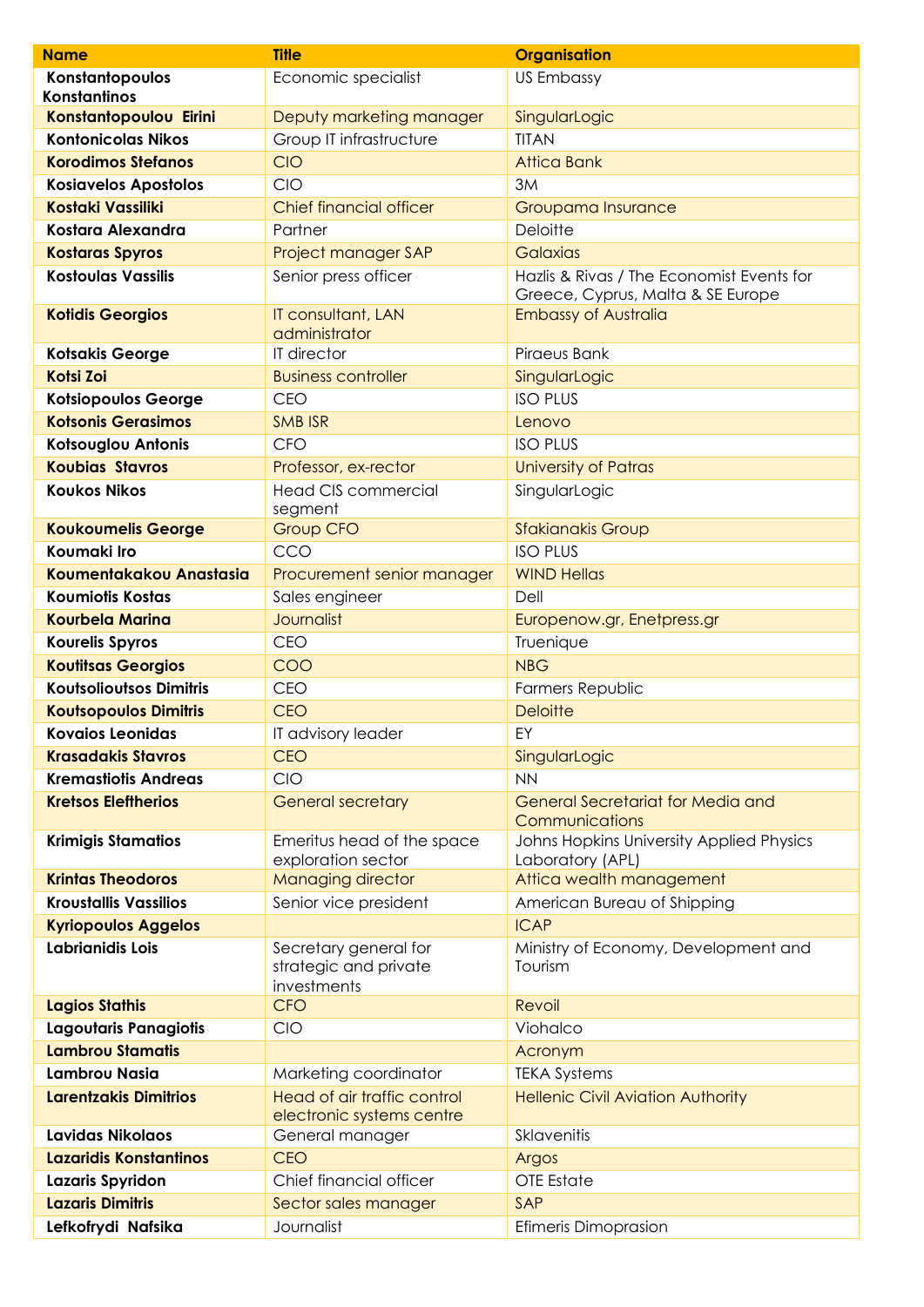| <b>Name</b>                                                   | <b>Title</b>                                                                          | <b>Organisation</b>                          |
|---------------------------------------------------------------|---------------------------------------------------------------------------------------|----------------------------------------------|
| Lefkofrydis John                                              | Editor                                                                                | <b>Efimeris Dimoprasion</b>                  |
| Lena Stella                                                   | Group financial controller                                                            | Energean                                     |
| <b>Levantis Panos</b>                                         | IT manager                                                                            | <b>Olympic Brewery</b>                       |
| Liapakis Xenofontas                                           | CIO                                                                                   | Interamerican                                |
| Liaropoulou Tolina                                            | <b>Head of human resources</b>                                                        | Upstream                                     |
| Loukos Spyros                                                 | Account director                                                                      | <b>TEKA Systems</b>                          |
| <b>Loverdos Andreas</b>                                       | Parliamentary representative,<br>former minister for education                        | <b>Democratic Coalition</b>                  |
| Lubbinge Carlijn                                              | and religious affairs<br>Second secretary, economic<br>& trade affairs                | <b>Embassy of Netherlands</b>                |
| <b>Lykourezos Alexandros</b>                                  | Attorney at law                                                                       | Lykourezos Law Offices                       |
| <b>Lyons Kelly</b>                                            | Economic officer                                                                      | <b>US Embassy</b>                            |
| <b>Lytras Christos</b>                                        | Product & services lead                                                               | <b>Eurobank Innovation Centre</b>            |
| <b>Maccotta Sergio</b>                                        | <b>CEO</b>                                                                            | <b>Real Consulting</b>                       |
| <b>Makris Antonis</b>                                         | President                                                                             | Hellenic Retail Business Association (SELPE) |
| <b>Makris Dimitris</b>                                        | IT manager                                                                            | Dimitris Makris                              |
| <b>Malamos Dimitris</b>                                       | <b>CFO</b>                                                                            | <b>Thrace Plastics</b>                       |
| <b>Malitsiora Natasa</b>                                      | Marketing                                                                             | SAP                                          |
| <b>Mallas Dimitris</b>                                        | Journalist                                                                            | <b>Imerisia Newspaper</b>                    |
| Mameletzi Konstantina                                         | Marketing                                                                             | SAP                                          |
| <b>Mamidaki Eleftheria</b>                                    | <b>Director</b>                                                                       | <b>Mamidoil Jetoil</b>                       |
| <b>Manazis Stelios</b>                                        | IT director                                                                           | <b>NIKAS</b>                                 |
| <b>Mandanas Fotios</b>                                        | Director, materials,                                                                  | <b>HEDNO</b>                                 |
|                                                               | procurement                                                                           |                                              |
|                                                               | &transportation                                                                       |                                              |
| <b>Manis Othon</b>                                            | Process automation expert                                                             | <b>TITAN</b>                                 |
| <b>Mantziou Arianna</b>                                       | Marketing manager                                                                     | SAP                                          |
| <b>Margaris Ioannis</b>                                       | Vice chairman of the BoD                                                              | <b>HEDNO</b><br>SAP                          |
| <b>Margeta Mary</b>                                           | Channel manager                                                                       |                                              |
| Marinaki Katerina                                             | Editor, journalist                                                                    | Travelling in the Aegean                     |
| <b>Marinopoulos Dimitrios</b><br><b>Mariou Nikolaos</b>       | <b>CIO</b><br><b>CEO</b>                                                              | Marinopoulos<br>Sidenor                      |
| <b>Mastellou Natasa</b>                                       | Sales Greece solutions, pre                                                           | SAP                                          |
|                                                               | sales<br>CIO                                                                          | <b>FIRSTDATA</b>                             |
| <b>Mastrogiannis Panagiotis</b><br><b>Matinopoulos George</b> | Chief information officer                                                             |                                              |
| <b>Mavrikos Elias</b>                                         | Economist                                                                             | <b>Folli Follie Group</b><br>Alpha Bank      |
| <b>Mavros Thanos</b>                                          | <b>Partner SC&amp;O advisory</b>                                                      | EY                                           |
|                                                               | services                                                                              |                                              |
| <b>Melliou Iro</b>                                            | <b>Director</b>                                                                       | <b>KPMG Advisors</b>                         |
| <b>Mentzelopoulos George</b>                                  | General manager                                                                       | <b>ETEM</b>                                  |
| <b>Metaxas Antonis</b>                                        | Managing partner                                                                      | Metaxas & Associates Law Firm                |
| <b>Metzelopoulos Vassilis</b>                                 | <b>National director</b>                                                              | <b>BNI (Hellenic Business Network)</b>       |
| <b>Michalagas Dimitris</b>                                    | <b>CEO</b>                                                                            | Distemicha                                   |
| <b>Michalis Aris</b>                                          | HR processes and information<br>systems coordination senior<br>manager fixed & mobile | <b>OTE Group</b>                             |
| <b>Michalos Constantine</b>                                   | President                                                                             | Athens Chamber of Commerce and<br>Industry   |
| <b>Mihos Petros</b>                                           | <b>Director</b>                                                                       | <b>Deloitte</b>                              |
| Milathianaki Ritsa                                            | Manager information systems                                                           | Papastratos                                  |
| <b>Milona Pepi</b>                                            | Corporate communications<br>manager                                                   | SingularLogic                                |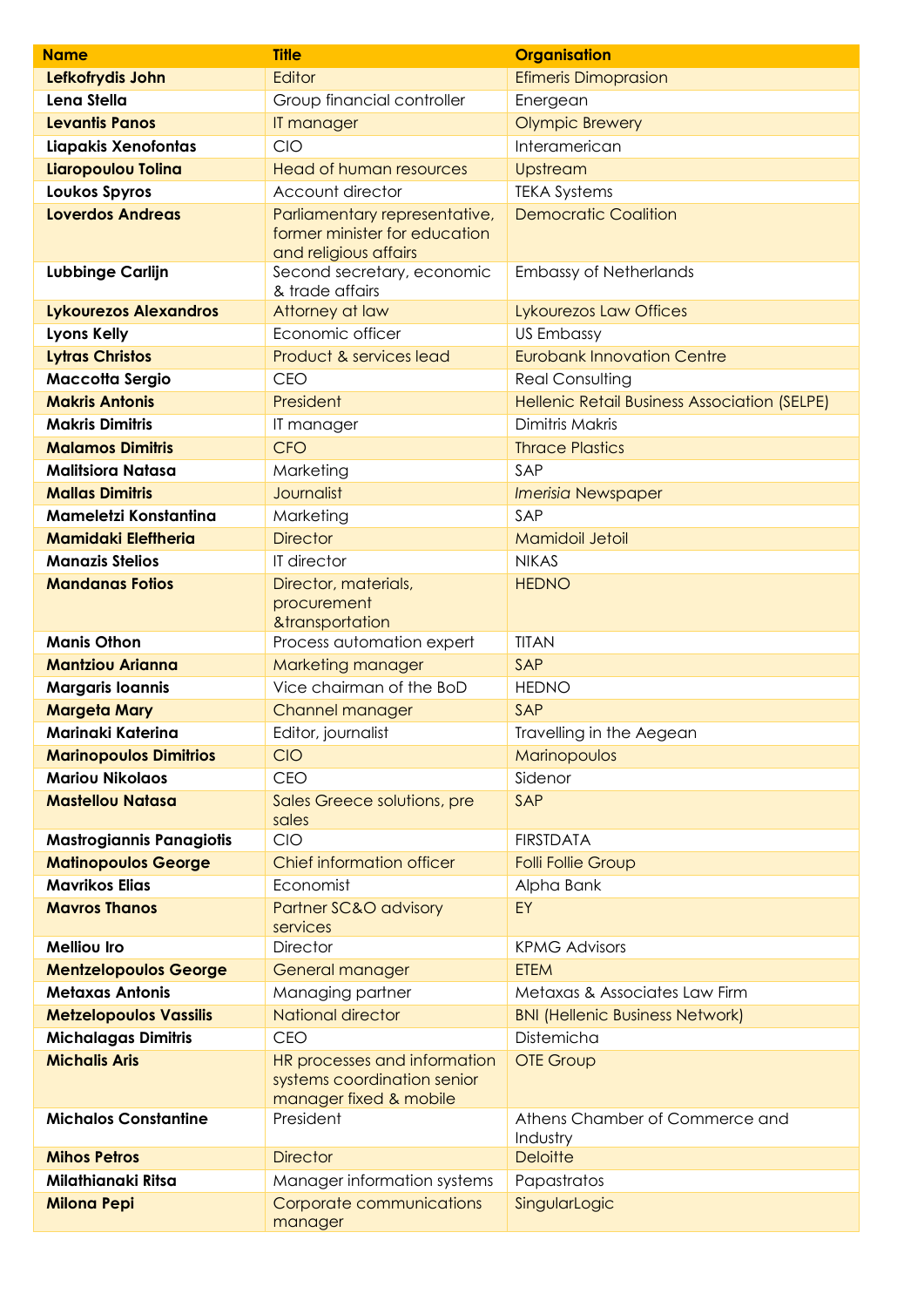| <b>Name</b>                      | <b>Title</b>                                                     | <b>Organisation</b>                                     |
|----------------------------------|------------------------------------------------------------------|---------------------------------------------------------|
| Missas Dimitris                  | Northern Greece manager                                          | SingularLogic                                           |
| <b>Mistriotis Christos</b>       |                                                                  | <b>Capital Maritime</b>                                 |
| <b>Mitakos Vangelis</b>          | Key accounts sales manager                                       | Lenovo                                                  |
| <b>Mitropoulos Giorgos</b>       | <b>Director PI advisory services</b>                             | EY                                                      |
| <b>Molho Solon</b>               | Contributor                                                      | The Economist Intelligence Unit                         |
| <b>Monastiriotis Avgoustinos</b> |                                                                  | Forthnet                                                |
| <b>Moraitis Michalis</b>         | <b>CIO</b>                                                       | Nissan                                                  |
| <b>Moreno Tanya</b>              | DSFT, local office partner of<br>Dell software                   | <b>Dell</b>                                             |
| <b>Mpafitis Alexandros</b>       |                                                                  | Forthnet                                                |
| <b>Mpousdekis Dimitris</b>       | Director, materials,<br>procurement & transportation             | <b>Public Power Corporation</b>                         |
| <b>Mproustis Michael</b>         | <b>Director</b>                                                  | <b>DEDDIE</b>                                           |
| <b>Nasoulis George</b>           | <b>Head of international IT</b><br>division                      | <b>Piraeus Bank</b>                                     |
| Niarou Paraskevi                 | Deputy director of water<br>supply network                       | <b>EYDAP</b>                                            |
| <b>Nikolaidis Ioannis</b>        | IT manager                                                       | Oteglobe                                                |
| <b>Nikolakopoulos Dimitris</b>   | ICT senior sales consultant                                      | OTE Group                                               |
| <b>Nikolopoulos Panos</b>        | Executive member of the BoD                                      | Synergia                                                |
| <b>Nikolopoulos Dimosthenis</b>  | Director, operations &<br>programme officer                      | <b>WIND Hellas</b>                                      |
| <b>Nikolopoulou Irene</b>        | <b>Joint CEO</b>                                                 | <b>JWT Athens</b>                                       |
| <b>Notias Irene</b>              | Managing director                                                | <b>Prime Management Services</b>                        |
| <b>Ntegiannis Ioannis</b>        | <b>Investments consultant</b>                                    | Hellasfin                                               |
| <b>Ntotsias Konstantinos</b>     | <b>Director</b>                                                  | <b>Public Power Corporation</b>                         |
| <b>Ntousia Artemis</b>           | <b>CFO</b>                                                       | <b>Nikas</b>                                            |
| <b>Ntsiaferis Vasilis</b>        | IT coordinator                                                   | Delta                                                   |
| Orfanoudaki Alexia               | <b>Executive director</b>                                        | <b>ICAP</b>                                             |
| <b>Orphanidis lasonas</b>        | Retail & new technologies<br>director                            | <b>Motor Oil Hellas</b>                                 |
| Pagoni Lena                      | Editor                                                           | <b>Huffington Post</b>                                  |
| <b>Pallios Vasilis</b>           | Head of mobility solutions                                       | Mellon Technologies                                     |
| <b>Panagiotopoulos George</b>    | Director, SC&O advisory<br>services                              | EY                                                      |
| <b>Papachristou Petros</b>       | <b>CIO</b>                                                       | Hygeia Group                                            |
| <b>Papadatos Spyros</b>          | Marketing manager                                                | <b>Dell</b>                                             |
| <b>Papadopoulos Konstantinos</b> | Chairman of the board of<br>water and sewer company of<br>Athens | <b>EYDAP</b>                                            |
| <b>Papadopoulou Eleni</b>        | Vice president                                                   | Intersys Information & Communication<br><b>Systems</b>  |
| Papadopoulou Elena               | Chief human resources<br>officer                                 | OTE Group                                               |
| Papageorgaki Polina              | Senior sales executive                                           | SAP                                                     |
| Papagiannakopoulos<br>Panagiotis | Senior manager                                                   | EY                                                      |
| <b>Papagiannidis Antonis</b>     | General manager                                                  | <b>Kerkyra Publications</b>                             |
| <b>Papaioannou George</b>        | Director, research,<br>technology and<br>development department  | Independent Power Transmission Operator<br>(ADMIE)      |
| <b>Papaioannou Konstantinos</b>  | Head of corporate IT                                             | Pharmathen                                              |
| Papakonstantinou Dimitris        | Account manager                                                  | SingularLogic                                           |
| <b>Papanastasiou Maria</b>       | Marketing & sales manager                                        | <b>Greek German Chamber of Commerce</b><br>and Industry |
| Papanastasiou Maya               | Account executive                                                | SAP                                                     |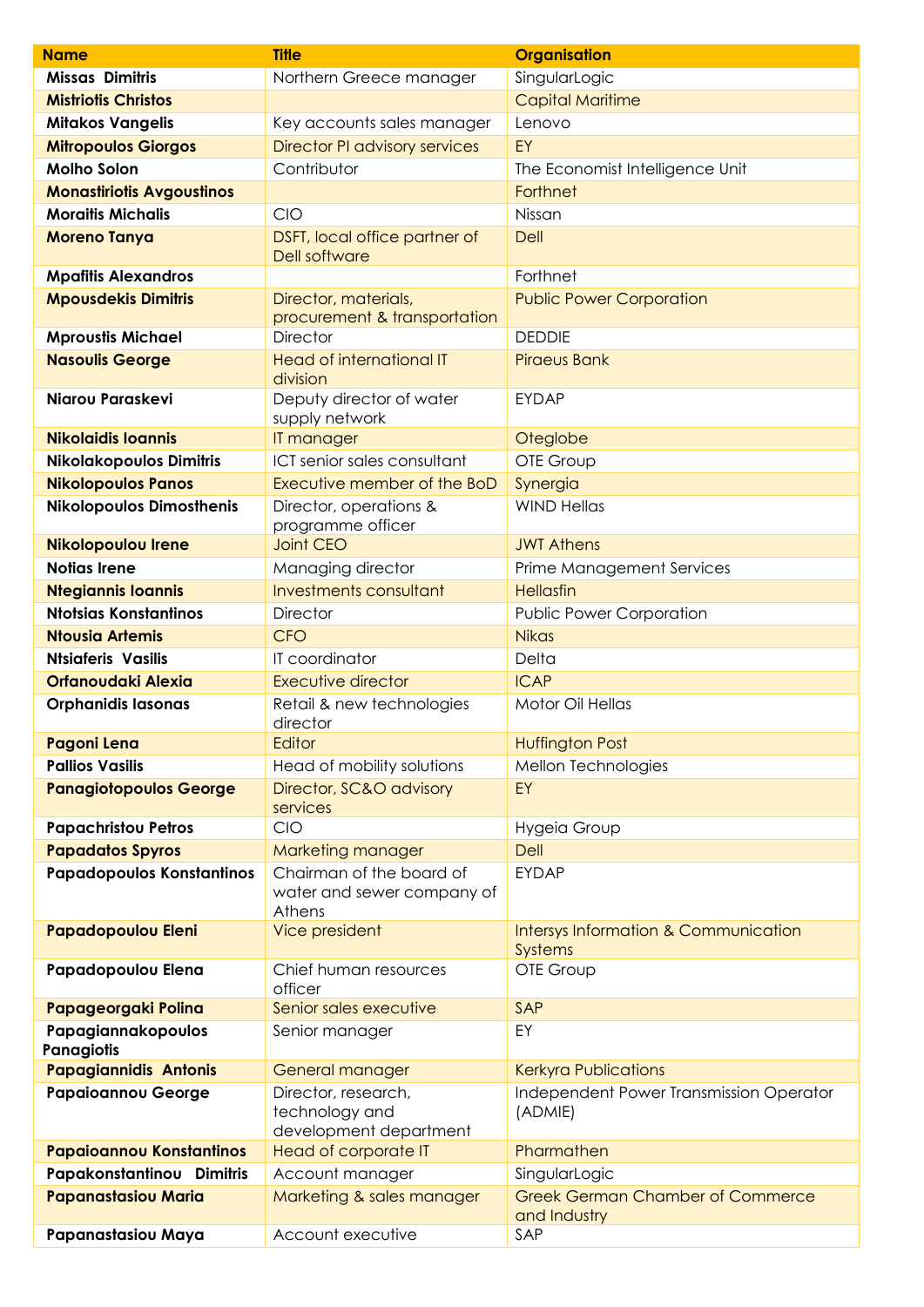| <b>Name</b>                     | <b>Title</b>                                                                                           | <b>Organisation</b>                                                            |
|---------------------------------|--------------------------------------------------------------------------------------------------------|--------------------------------------------------------------------------------|
| <b>Papandreou Stelios</b>       | Director IT advisory services                                                                          | EY                                                                             |
| <b>Papangelis Vassilis</b>      | Sales Greece solutions, pre<br>sales                                                                   | SAP                                                                            |
| <b>Papanikolaou Thanos</b>      | <b>Director</b>                                                                                        | <b>Deloitte</b>                                                                |
| <b>Papargyris Anastasios</b>    | Vice president & managing<br>director                                                                  | <b>Real Consulting</b>                                                         |
| <b>Papathanasiou Athanasios</b> | <b>Director applications</b>                                                                           | <b>NBG</b>                                                                     |
| <b>Pappas Nikolaos</b>          | Chairman & managing<br>director                                                                        | Espresse                                                                       |
| <b>Paraschis Giannis</b>        | <b>CEO</b>                                                                                             | Athens International Airport                                                   |
| <b>Paraschos Giannis</b>        | Group IT director                                                                                      | <b>TITAN</b>                                                                   |
| <b>Paraskevopoulos Yannis</b>   | <b>General manager</b>                                                                                 | P. Danos & Associates                                                          |
| Paraskevopoulou Nena            | IT operations director                                                                                 | OTE Group                                                                      |
| <b>Parianos Harry</b>           | <b>CEO</b>                                                                                             | <b>McCann Erickson Athens</b>                                                  |
| <b>Paschalidis Dimosthenis</b>  | <b>IT Department</b>                                                                                   | <b>Sklavenitis</b>                                                             |
| Passarivaki Kathy               | <b>Editorial head</b>                                                                                  | Hazlis & Rivas / The Economist Events for<br>Greece, Cyprus, Malta & SE Europe |
| Passarivakis Nectaria           | President & CEO                                                                                        | Hazlis & Rivas / The Economist Events for<br>Greece, Cyprus, Malta & SE Europe |
| <b>Patsatzis Nikolaos</b>       | Managing director                                                                                      | Ergotrak, Sfakianakis Group of Companies                                       |
| <b>Patsilinakos Tasos</b>       | CRM products commercial<br>director                                                                    | SingularLogic                                                                  |
| <b>Pelecanos Evangelos</b>      | Chief information officer                                                                              | Archirodon Group N.V.                                                          |
| Pennas Spyros                   | Commercial director                                                                                    | <b>PCS</b>                                                                     |
| <b>Peppes Nikolaos</b>          | Group IT senior director                                                                               | Hellenic petroleum                                                             |
| <b>Persidis Andreas</b>         | Co-founder & CEO                                                                                       | BioVista                                                                       |
| <b>Petoulis Ioannis</b>         | <b>CEO</b>                                                                                             | <b>Volvo Cars</b>                                                              |
| <b>Petrakopoulos Nikos</b>      | President & CEO                                                                                        | Mellon Group of Companies                                                      |
| <b>Petridis Anestis</b>         | Division manager                                                                                       | <b>EFG Eurobank</b>                                                            |
| <b>Petromaniatis Leonidas</b>   | Group IT director                                                                                      | Intralot                                                                       |
| <b>Pilitsis Loukas</b>          | Partner & founder                                                                                      | <b>Anchorstone Partners</b>                                                    |
| <b>Pipan Anita</b>              | Ambassador                                                                                             | Embassy of the Republic of Slovenia                                            |
| <b>Plemennos Panagiotis</b>     | <b>SME</b> director                                                                                    | <b>Real Consulting</b>                                                         |
| <b>Plemmenos Panagiotis</b>     | <b>HR</b> director                                                                                     | Viohalco                                                                       |
| <b>Polemitis George</b>         | <b>Chief financial &amp;</b><br>administration officer                                                 | <b>Dixons South East Europe</b>                                                |
| Politaki Stella                 | Director of internal audit                                                                             | <b>EYDAP</b>                                                                   |
| <b>Polychroniadou Sofia</b>     | Events manager                                                                                         | Hazlis & Rivas / The Economist Events for<br>Greece, Cyprus, Malta & SE Europe |
| <b>Poulios Konstantinos</b>     | Group director                                                                                         | Intralot                                                                       |
| <b>Pounenti Elena</b>           | <b>Business manager to the</b><br>COO South Europe, Middle<br>East, Africa & to the country<br>manager | SAP                                                                            |
| <b>Plochos Dimitris</b>         | Strategy advisor                                                                                       | <b>TEKA Systems</b>                                                            |
| <b>Raikou Maria</b>             | Managing director                                                                                      | <b>ABC Factors</b>                                                             |
| <b>Raptopoulos Manos</b>        | COO South Europe, Middle<br>East and Africa                                                            | SAP                                                                            |
| <b>Razis Dimitris</b>           | Senior partner                                                                                         | Synolic, NLPinGreece                                                           |
| <b>Razorenov Dimitry</b>        | Managing partner                                                                                       | Dodoni                                                                         |
| <b>Riga Vivian</b>              | <b>Managing partner</b>                                                                                | <b>Heraclio Travel</b>                                                         |
| <b>Rizopoulos John</b>          | Journalist                                                                                             |                                                                                |
| <b>Sakka Aglaia</b>             | Sales executive                                                                                        | Dell                                                                           |
| <b>Sarafianos Grigoris</b>      | President                                                                                              | Panellinia Enosi Idiotikon Klinikon                                            |
| <b>Sarafianou Cynthia</b>       |                                                                                                        |                                                                                |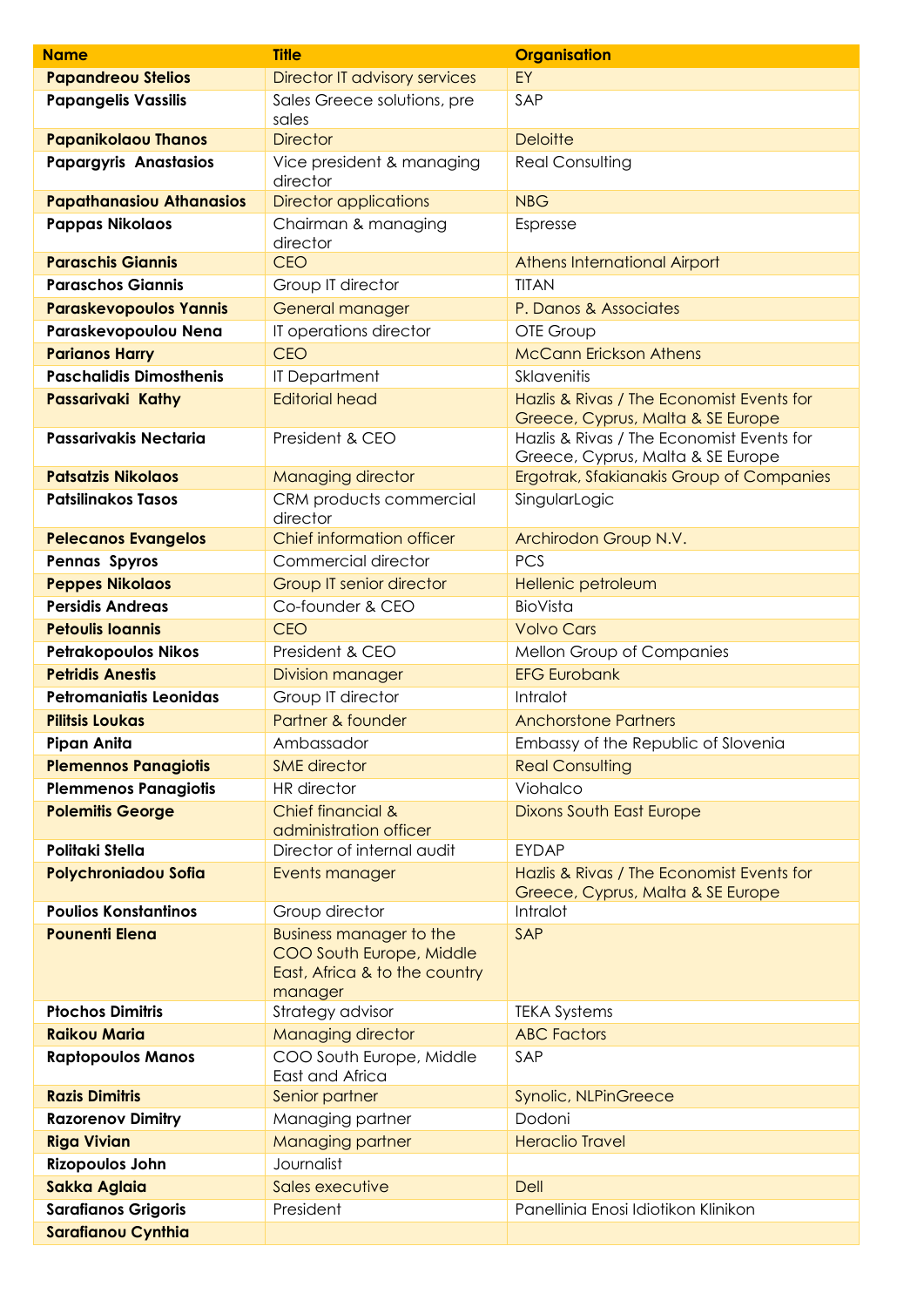| <b>Name</b>                    | <b>Title</b>                                                   | <b>Organisation</b>                                     |
|--------------------------------|----------------------------------------------------------------|---------------------------------------------------------|
| <b>Sarantis Michalis</b>       | <b>CEO</b>                                                     | <b>TYRAS - Olymbos</b>                                  |
| <b>Sarris George</b>           | President                                                      | <b>Enterprises Shipping &amp; Trading</b>               |
| <b>Saxonis Antonis</b>         | General manager                                                | Sun Chemical                                            |
| <b>Sfakianaki Amalia</b>       | Sales account executive                                        | <b>TEKA Systems</b>                                     |
| <b>Sfontouri Marianna</b>      | Director, PI finance                                           | EY                                                      |
| <b>Sigalas Sotiris</b>         | <b>Operations manager</b>                                      | Marks & Spencer                                         |
| <b>Sigouras Apostolos</b>      | <b>Director</b>                                                | Ecomasyn                                                |
| <b>Sirmas Dimitris</b>         | Chief business development<br>officer                          | <b>Metropolitan Hospital</b>                            |
| Siropoulou Niki                | Curator                                                        | <b>TEDXAcademy</b>                                      |
| <b>Skandamis Nikos</b>         | <b>IT director</b>                                             | <b>OTE Group</b>                                        |
| <b>Skaperdas Sotirios</b>      | President & managing<br>director                               | <b>Business Partners Network</b>                        |
| <b>Skoumpouris loannis</b>     | <b>CEO</b>                                                     | Athens Urban Transport Organization                     |
| <b>Slavidis Makis</b>          | SAP services head                                              | SingularLogic                                           |
| <b>Sommer Sigrid</b>           | Counsellor, head of the<br>economic department                 | Embassy of the Federal Republic of<br>Germany           |
| Sotiriadou Anastasia           | ex director general                                            | General Secretariat for Gender, Ministry of<br>Interior |
| <b>Souloutzidakis Andreas</b>  | <b>General manager</b>                                         | Lancia Jeep Hellas                                      |
| <b>Spiliopoulos Harris</b>     | Product development<br>manager                                 | <b>NBG</b>                                              |
| <b>Staikopoulos Theodosios</b> | Managing director                                              | <b>IFCO Systems Hellas</b>                              |
| <b>Stamati Teta</b>            | CIO                                                            | Marinopoulos                                            |
| <b>Stamatiadis Alexandros</b>  | Managing director                                              | <b>Expo Power Systems</b>                               |
| <b>Stasinopoulos Ioannis</b>   | Managing director                                              | <b>Active Computer Systems</b>                          |
| <b>Stassi Elena</b>            | Recruitment, HR<br>development & change<br>management director | <b>OTE Group</b>                                        |
| <b>Stathopoulos Ilias</b>      | Financial services sales<br>director                           | <b>Real Consulting</b>                                  |
| <b>Stathopoulos Kostas</b>     | Partner                                                        | <b>Deloitte</b>                                         |
| <b>Stavrinou Aleka</b>         | Director supply planning &<br>human resources dept             | <b>Public Power Corporation</b>                         |
| <b>Stavrinoudakis Harris</b>   | <b>CFO</b>                                                     | <b>Korres</b>                                           |
| <b>Stefanopoulos George</b>    | General manager                                                | Association of Mobile Telephony Companies<br>(EEKT)     |
| Stephopoulou Sophia            | Project manager                                                | <b>TEKA Systems</b>                                     |
| <b>Stoikou Lina</b>            | Senior account executive                                       | SAP                                                     |
| <b>Svoronos George</b>         | Infrastructure manager                                         | <b>National Bank of Greece</b>                          |
| <b>Syrigos John</b>            | <b>Head of business</b><br>development                         | <b>TEKA Systems</b>                                     |
| <b>Syrmos Dimitris</b>         | Sales Greece solutions, pre<br>sales                           | SAP                                                     |
| <b>Syrros loannis</b>          | Director general                                               | SEPE                                                    |
| <b>Szendi Gábor</b>            | Diplomat for EU affairs                                        | <b>Embassy of Hungary</b>                               |
| <b>Taflabas Nikos</b>          | IT operations director                                         | OTE Group                                               |
| <b>Tapiris Nikos</b>           | <b>CFO</b>                                                     | <b>Superfast Ferries</b>                                |
| <b>Tastanis Anastasios</b>     | Chairman of the board                                          | Athens Urban Transport Organization                     |
| <b>Thanopoulos Panagiotis</b>  | <b>IT director</b>                                             | <b>OTE Group</b>                                        |
| <b>Thanopoulos Takis</b>       | IT service center executive<br>director                        | OTE Group                                               |
| <b>Theakou Elena</b>           | <b>Head of education</b>                                       | SAP                                                     |
| <b>Themeli Maria</b>           | Director consultant                                            | <b>BNI (Hellenic Business Network)</b>                  |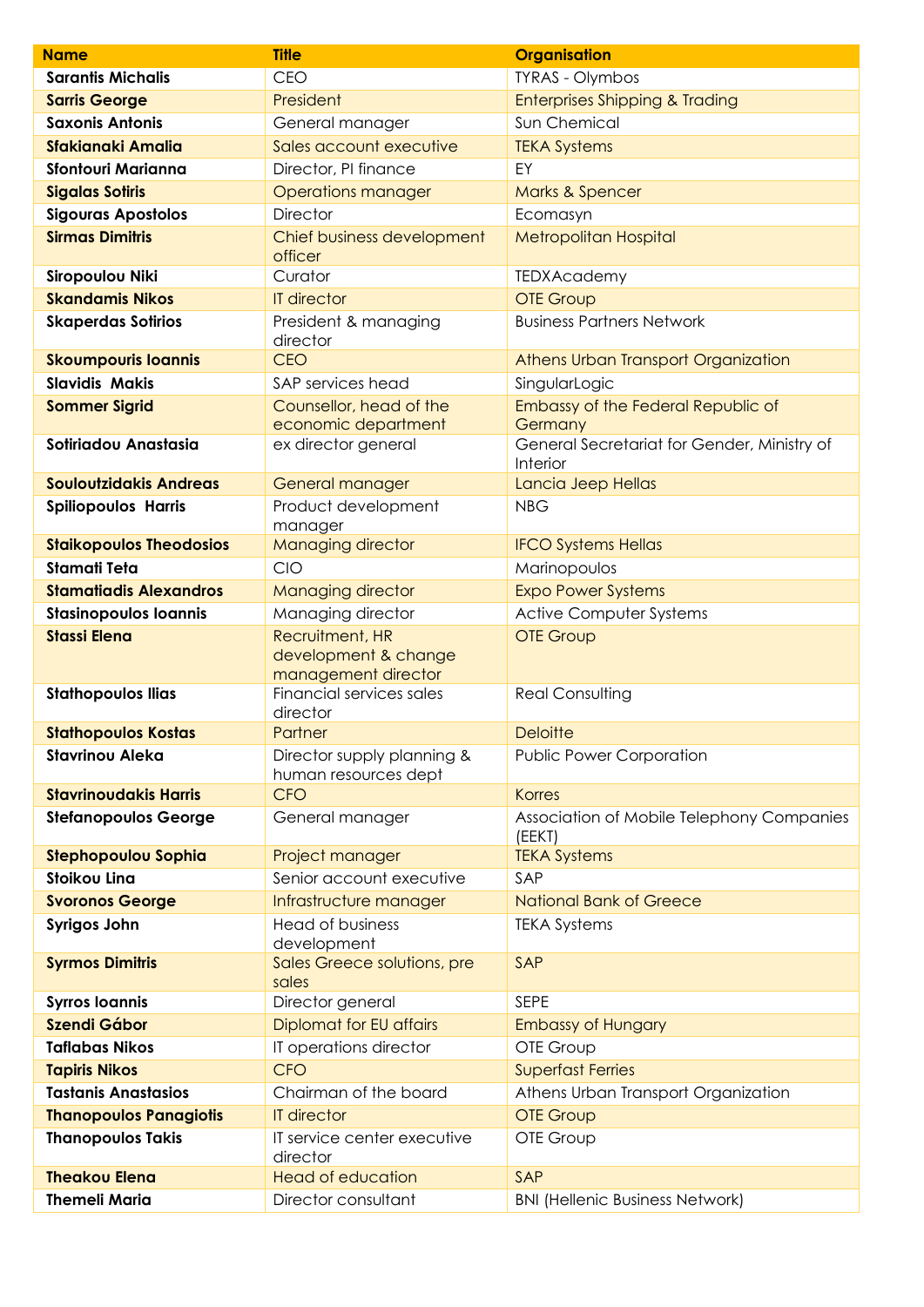| <b>Name</b>                      | <b>Title</b>                                               | <b>Organisation</b>                                                            |
|----------------------------------|------------------------------------------------------------|--------------------------------------------------------------------------------|
| <b>Theodorakis Peter</b>         | <b>Business planning &amp; tariffs</b><br>director         | <b>DESFA</b>                                                                   |
| <b>Theodorakopoulos Kostas</b>   | General manager                                            | <b>ELSA-SILGAN</b>                                                             |
| <b>Theodoropoulos Giannis</b>    | <b>CEO</b>                                                 | <b>SENSONE</b>                                                                 |
| <b>Theofanis Stathis</b>         |                                                            | <b>IASO Hospital</b>                                                           |
| <b>Theofanous Panagiotis</b>     | Sector head, financial<br>services                         | SAP                                                                            |
| <b>Theoharis Harry</b>           | <b>MP</b>                                                  | Former secretary general of public revenue                                     |
| <b>Theologiti Ourania</b>        | IT department director                                     | <b>IASO Hospital</b>                                                           |
| <b>Theotokas Giannis</b>         | Commercial director                                        | Revoil                                                                         |
| <b>Thomadakis Stratos</b>        | <b>CFO</b>                                                 | Sidenor                                                                        |
| <b>Tollis Theodoros</b>          | Executive director                                         | <b>ICAP</b>                                                                    |
| <b>Tortopidis Savvas</b>         | <b>CEO</b>                                                 | Masoutis                                                                       |
| <b>Triantafillou Dimitra</b>     | Partner development<br>manager                             | Dell                                                                           |
| <b>Triantafyllou Dimitris</b>    | <b>SAP services director</b>                               | <b>Real Consulting</b>                                                         |
| <b>Triarchis Petros</b>          | Secretary general                                          | Ministry of Finance                                                            |
| <b>Trochidis Charalampos</b>     | <b>Finance director</b>                                    | <b>Eviop Tempo</b>                                                             |
| <b>Tsafaras Panagiotis</b>       | PR manager                                                 | Hazlis & Rivas / The Economist Events for<br>Greece, Cyprus, Malta & SE Europe |
| <b>Tsakalos Thanos</b>           | Services sales manager                                     | <b>Dell</b>                                                                    |
| <b>Tsakiris Georgios</b>         | President                                                  | Hellenic Chamber of Hotels                                                     |
| <b>Tsalpara Lina</b>             | <b>Group IT director</b>                                   | Vivartia                                                                       |
| <b>Tsamadia Vicky</b>            | <b>Director</b>                                            | Deloitte                                                                       |
| <b>Tsampoula Maria</b>           | Journalist                                                 | Union des Correspondants de la Presse<br>Hellenique a l'Etranger               |
| <b>Tsanakas Panayiotis</b>       | Chairman                                                   | <b>GRNET</b>                                                                   |
| <b>Tsereklas Michalis</b>        | <b>Director</b>                                            | <b>Public Power Corporation</b>                                                |
| <b>Tsiklea Katerina</b>          | Channel operation                                          | SAP                                                                            |
| <b>Tsikopoulos Dimitris</b>      | Chief executive officer                                    | Navarino                                                                       |
| <b>Tsikopoulos Panos</b>         | President                                                  | Navarino                                                                       |
| <b>Tsintea Kristi</b>            | Deputy chief information<br>officer                        | <b>Sarantis Group</b>                                                          |
| <b>Tsirgelis Nikolaos</b>        | Digital enterprise platform<br>group, head                 | SAP                                                                            |
| <b>Tsironis Vasileios</b>        | IT infrastructure service &<br>delivery manager            | <b>L'OREAL Hellas</b>                                                          |
| <b>Tsitsiriggos Kostas</b>       | PMO director                                               | <b>Real Consulting</b>                                                         |
| <b>Tsitsirigkos Fotios</b>       | Metering & billing manager                                 | Attiki Gas Supply Company (EPA Attikis)                                        |
| <b>Tsitsonis Lambros</b>         | Chief ICT officer                                          | Cosmoline                                                                      |
| <b>Tsivelekidis George</b>       | <b>CIO</b>                                                 | Alexander S. Onassis Public Benefit<br>Foundation                              |
| <b>Tsivgeli Maria</b>            |                                                            | <b>APE</b>                                                                     |
| <b>Tsogris Giannis</b>           | Head health & insurance<br>commercial segment              | SingularLogic                                                                  |
| <b>Tsolakidis Stefanos</b>       | President and managing<br>director                         | <b>KLEOS</b>                                                                   |
| <b>Tsolkas Athanasios-Victor</b> | HR, financials planning<br>systems senior manager          | <b>OTE Group</b>                                                               |
| <b>Tsoukalas Dimos</b>           | <b>Director</b>                                            | Deloitte                                                                       |
| <b>Tsoukalas Dimitrios</b>       | Secretary general                                          | Ministry of Administrative Reconstruction                                      |
| <b>Tsoumpris Apostolos</b>       | Executive director                                         | <b>ICAP</b>                                                                    |
| <b>Tzanakakis Vasilis</b>        | Large enterprise named<br>accounts sector sales<br>manager | Dell                                                                           |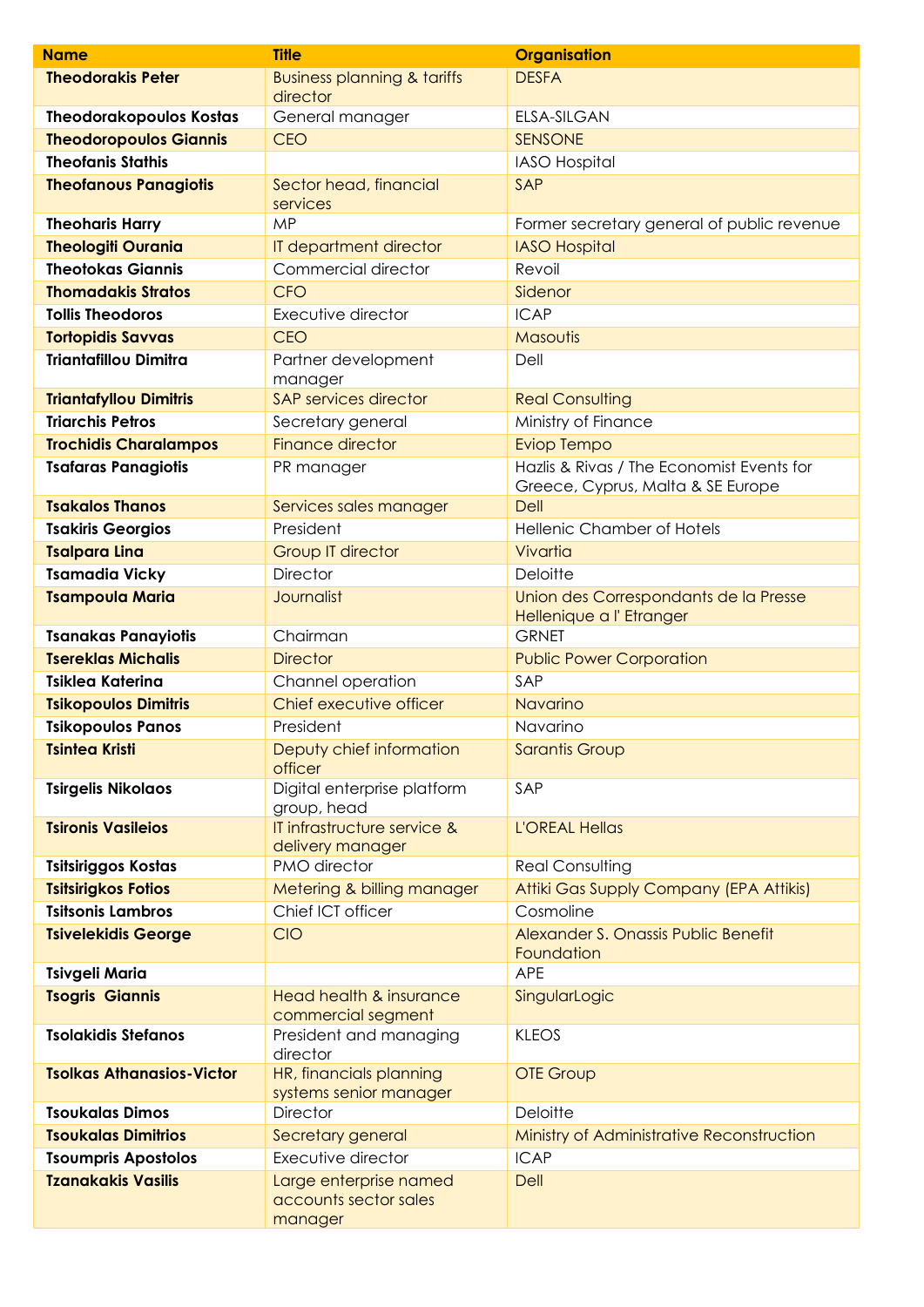| <b>Name</b>                     | <b>Title</b>                                                                           | <b>Organisation</b>                                                            |
|---------------------------------|----------------------------------------------------------------------------------------|--------------------------------------------------------------------------------|
| <b>Vardikos Charalampos</b>     | Special advisor                                                                        |                                                                                |
| <b>Vasilakis Vassilis</b>       | Director, corporate<br>information services                                            | <b>WIND Hellas</b>                                                             |
| <b>Vassiliadis Vironas</b>      | CEO                                                                                    | Antipollution                                                                  |
| <b>Vergis Manolis</b>           | Commercial general<br>manager                                                          | SingularLogic                                                                  |
| <b>Veroukas Dimos</b>           | <b>CEO</b>                                                                             | <b>BAZAAR</b>                                                                  |
| <b>Vitogiannis Georgios</b>     | Chairman & managing<br>director                                                        | Foodrinco                                                                      |
| <b>Vitogiannis Stelios</b>      | <b>CEO</b>                                                                             | Vitogianni                                                                     |
| <b>Vlachogiannis Dionissis</b>  | <b>ICT</b> director                                                                    | <b>TERNA</b>                                                                   |
| <b>Vlachos Dimitris</b>         | IT director                                                                            | Sfakianakis Group                                                              |
| <b>Vlastarakis Michael</b>      | General manager, group<br>marketing, corporate<br>communications & client<br>relations | Eurobank                                                                       |
| <b>Vlavianos Arvanitis Agni</b> | President and founder                                                                  | <b>Biopolitics International Organisation</b>                                  |
| <b>Voulgari Chryssa</b>         | <b>Business consultant</b>                                                             | <b>Prime Management Services</b>                                               |
| <b>Voulgaris George</b>         | General manager                                                                        | <b>TYPET</b>                                                                   |
| <b>Voutsas Charis</b>           | <b>IT director</b>                                                                     | <b>Piraeus Bank</b>                                                            |
| Vovolini Alexandra              | Editor                                                                                 | Kerkyra Publications                                                           |
| <b>Voyatzidakis Dimitris</b>    | <b>Enterprise acquisition</b><br>manager                                               | Lenovo                                                                         |
| <b>Vrachliotis Alexandros</b>   |                                                                                        | Cosmoline                                                                      |
| <b>Vrachnakis Manolis</b>       | Head of ERP, cmpliance &<br>real estate application<br>management department           | Eurobank                                                                       |
| <b>Vyzas Elias</b>              | Leader of central and<br>southeast Europe, data and<br>analytics                       | EY                                                                             |
| <b>Xanthis Ioannis</b>          | IT infrastructure manager                                                              | <b>Motor Oil</b>                                                               |
| <b>Xenofos George</b>           | <b>CEO</b>                                                                             | <b>PCS</b>                                                                     |
| <b>Xenophontos Kyriacos</b>     | Sales director                                                                         | <b>TEKA Systems</b>                                                            |
| <b>Xirocostas Andreas</b>       | Country manager                                                                        | SAP Hellas, Cyprus, Malta                                                      |
| <b>Xynis Panos</b>              | <b>CEO</b>                                                                             | <b>Siemens</b>                                                                 |
| Zacharakopoulou Katerina        | Marketing manager                                                                      | Hazlis & Rivas / The Economist Events for<br>Greece, Cyprus, Malta & SE Europe |
| <b>Zachos Kostas</b>            | <b>CFO</b>                                                                             | Kantor Management Consultants                                                  |
| Zafeiropoulou Eleni             | Marketing coordinator                                                                  | <b>Real Consulting</b>                                                         |
| <b>Zanni Lila</b>               | SAP business unit director                                                             | Intrasoft international                                                        |
| <b>Zika Katerina</b>            | IT director                                                                            | <b>STAR Channel</b>                                                            |
| <b>Ziova Zeta</b>               | <b>Group HR director</b>                                                               | <b>Sfakianakis Group</b>                                                       |

Date of printing: Tuesday May 25th, 2016 Time of printing: 12:00